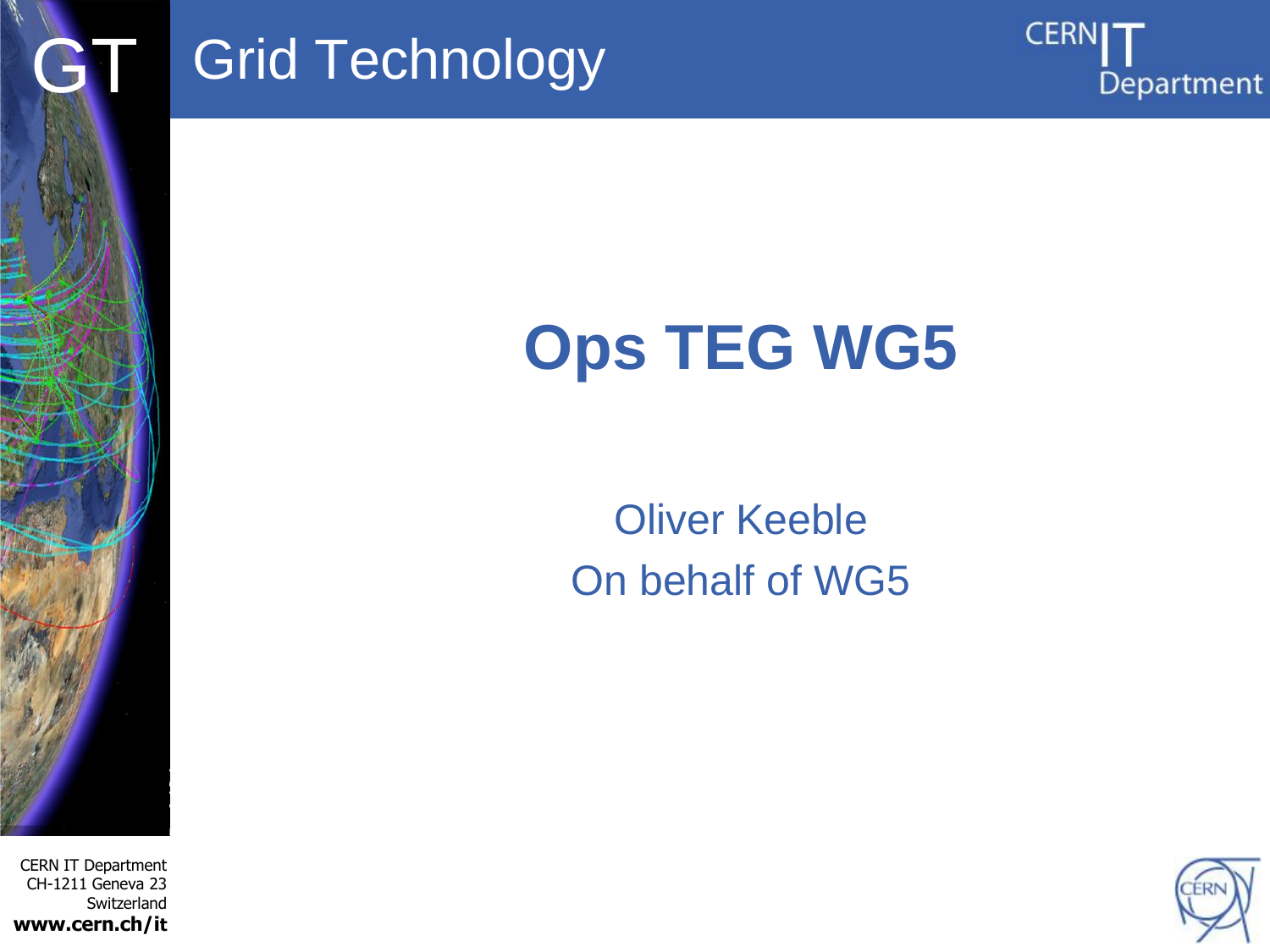

### WG5



- WG5 is split into
	- Middleware distribution
	- Middleware deployment
	- Middleware configuration
- Feedback assembled on the twiki page
	- Classified
		- works well
		- top problems
		- strategic direction
		- saving manpower
- <https://twiki.cern.ch/twiki/bin/view/LCG/WLCGTegOperationsWG4WG5>
- Note: PT = Product Team

CERN IT Department CH-1211 Geneva 23 **Switzerland www.cern.ch/it**

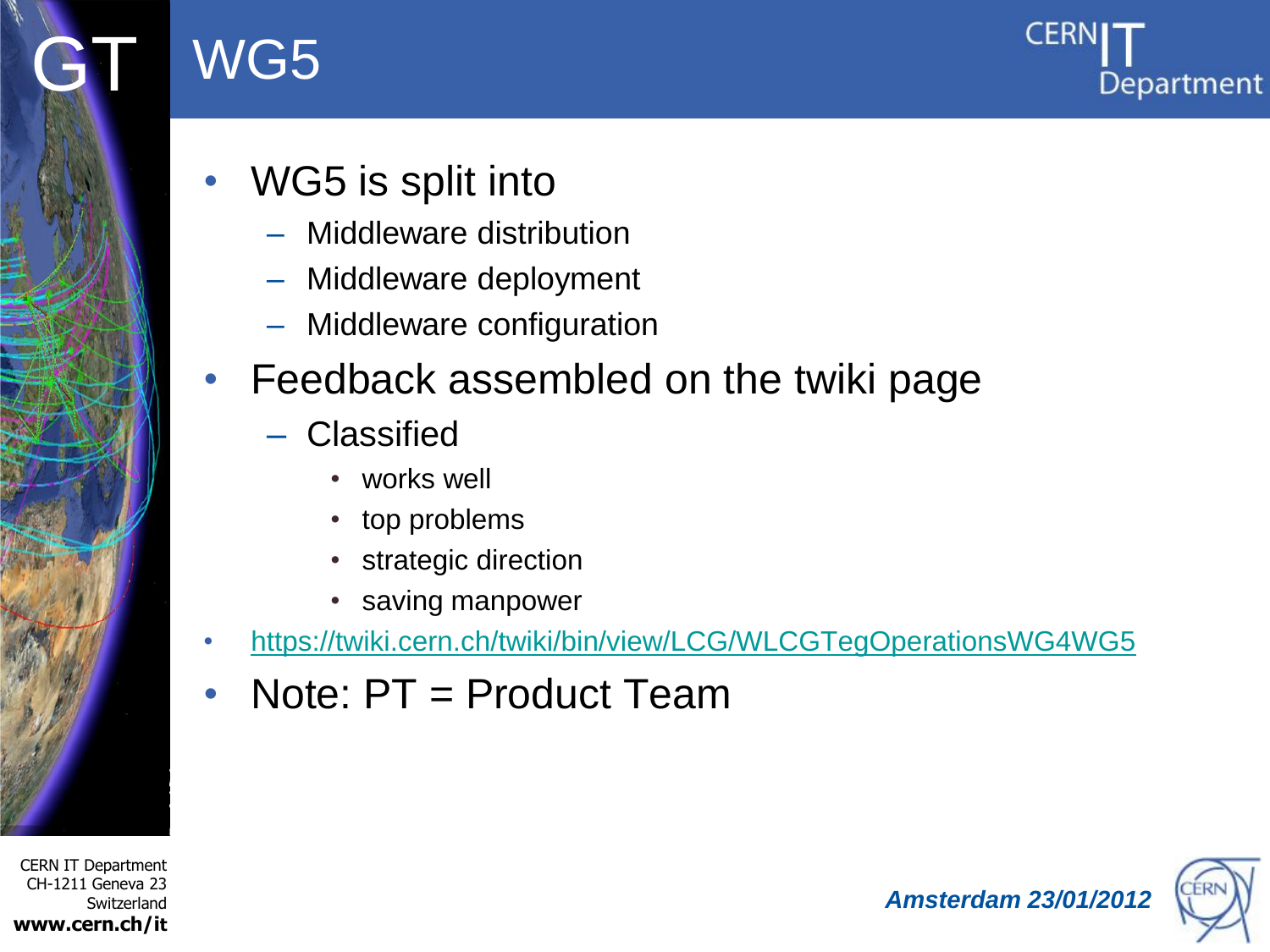# GT Distribution & Deployment: Areas for improvement



| <b>Impact</b>    | Improvement                                              |
|------------------|----------------------------------------------------------|
| 5                | Increase responsiveness of release process               |
| 4                | Resolve repository proliferation                         |
| 3                | Cleaner expression of middleware dependencies            |
| $\mathcal{P}$    | "Single channel" for release announcements               |
| $\overline{4}$   | Maintain application area releases                       |
| 3                | Alternative client distribution strategies (eg<br>CVMFS) |
| $\boldsymbol{4}$ | Closer involvement of experiments in pilots              |

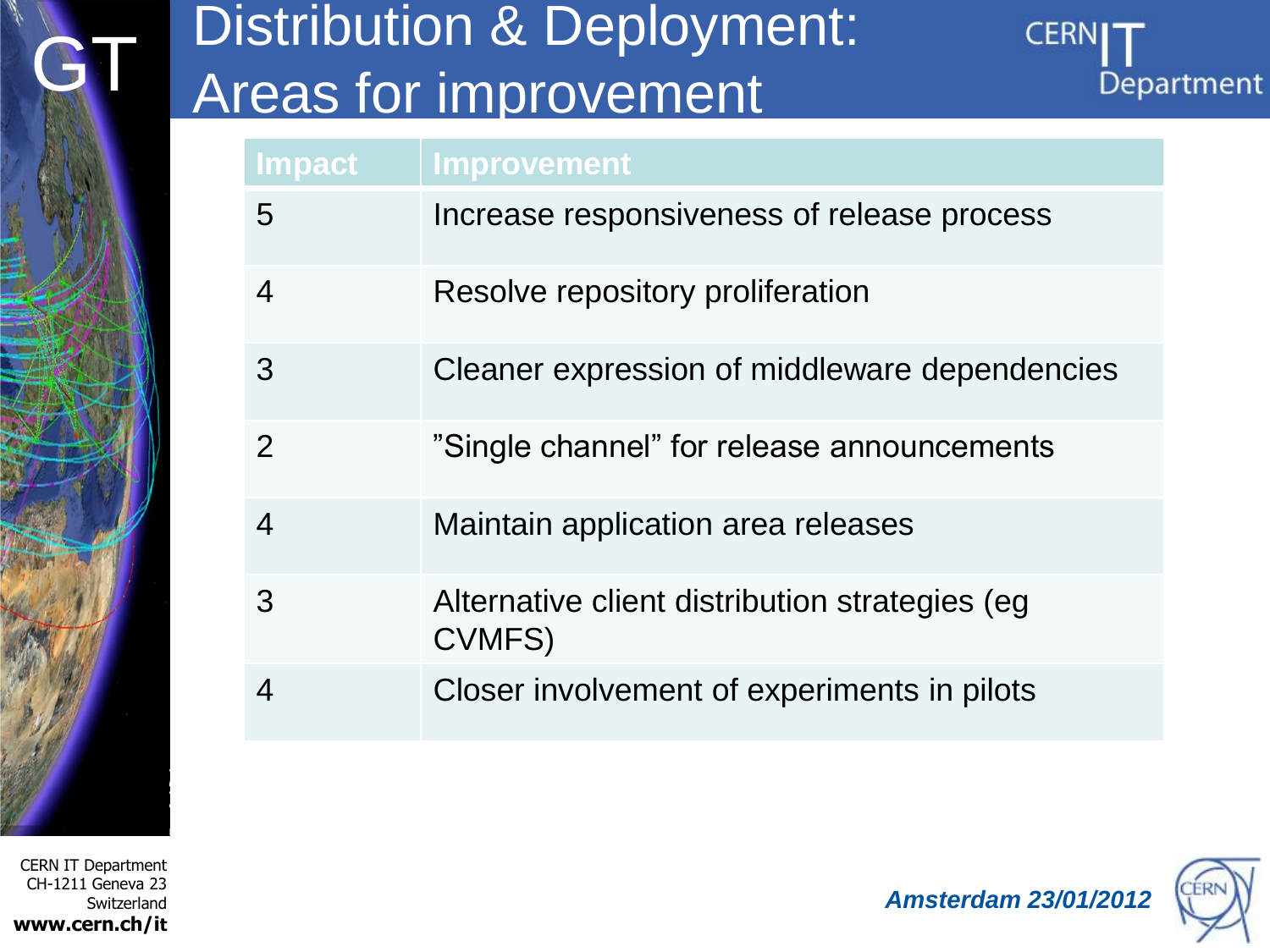

## D&D: Proposal



### Embrace EPEL releases by PTs

- Advantages
	- More responsive releases
		- Easy for PTs to manage
	- Resolve repo proliferation
	- Good packaging
	- Source rpms
	- Converge on unique source for software and release news
- **Disadvantages** 
	- Single platform
	- Restrictions (eg oracle linking)
	- Testing?

*Amsterdam 23/01/2012*

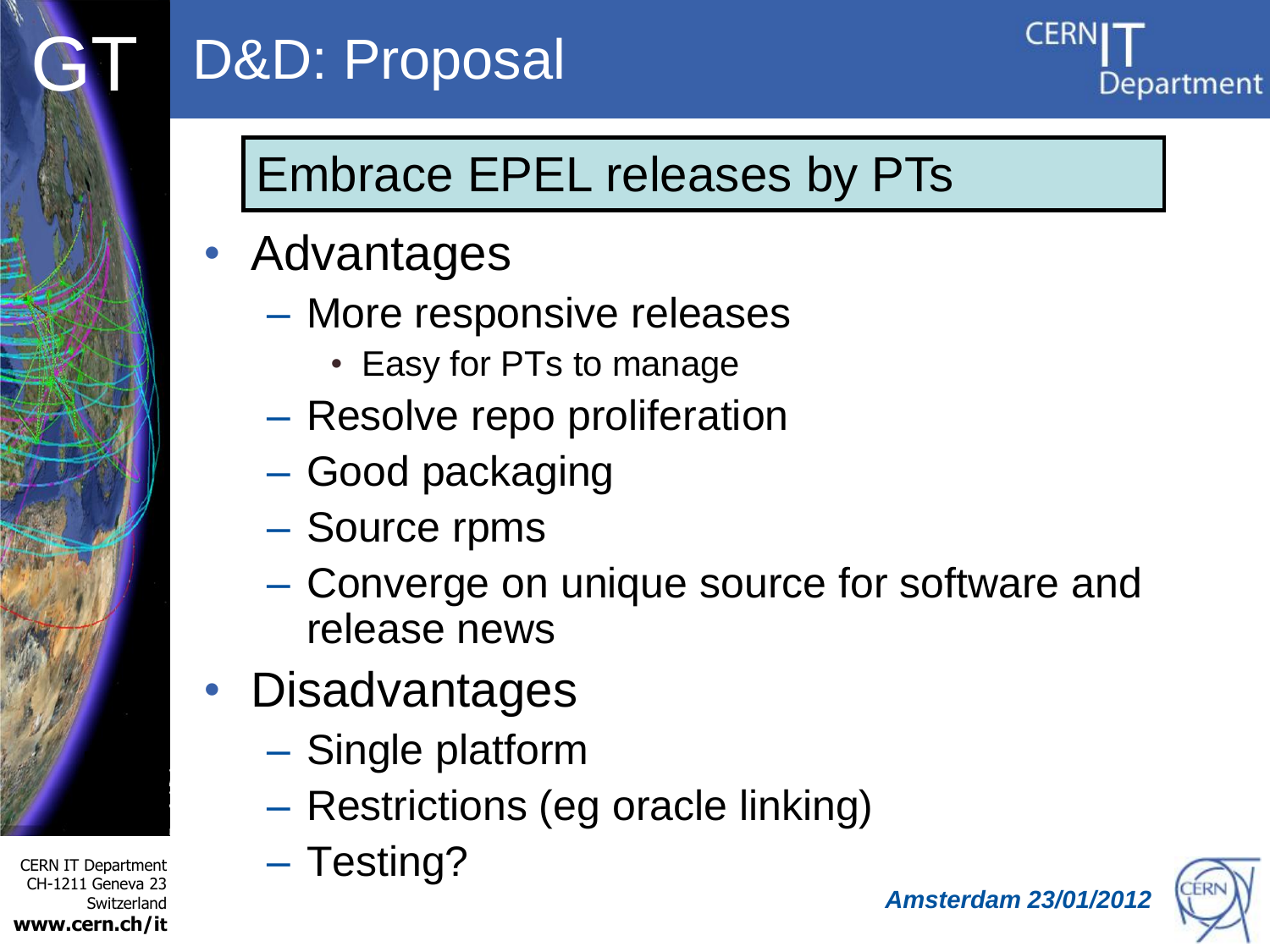

Department

#### Expand Validation

- Capitalise on validation opportunities
	- All along the release process
	- Pre-certification pilots
	- Staged rollout
	- https://twiki.cern.ch/twiki/bin/view/EMI/EMIBetaAcceptanceTesting
	- NB EMI/EGI project timescales
- OSG has a "validation testbed"
	- An infrastructure isn"t enough
		- Needs to be used proactively



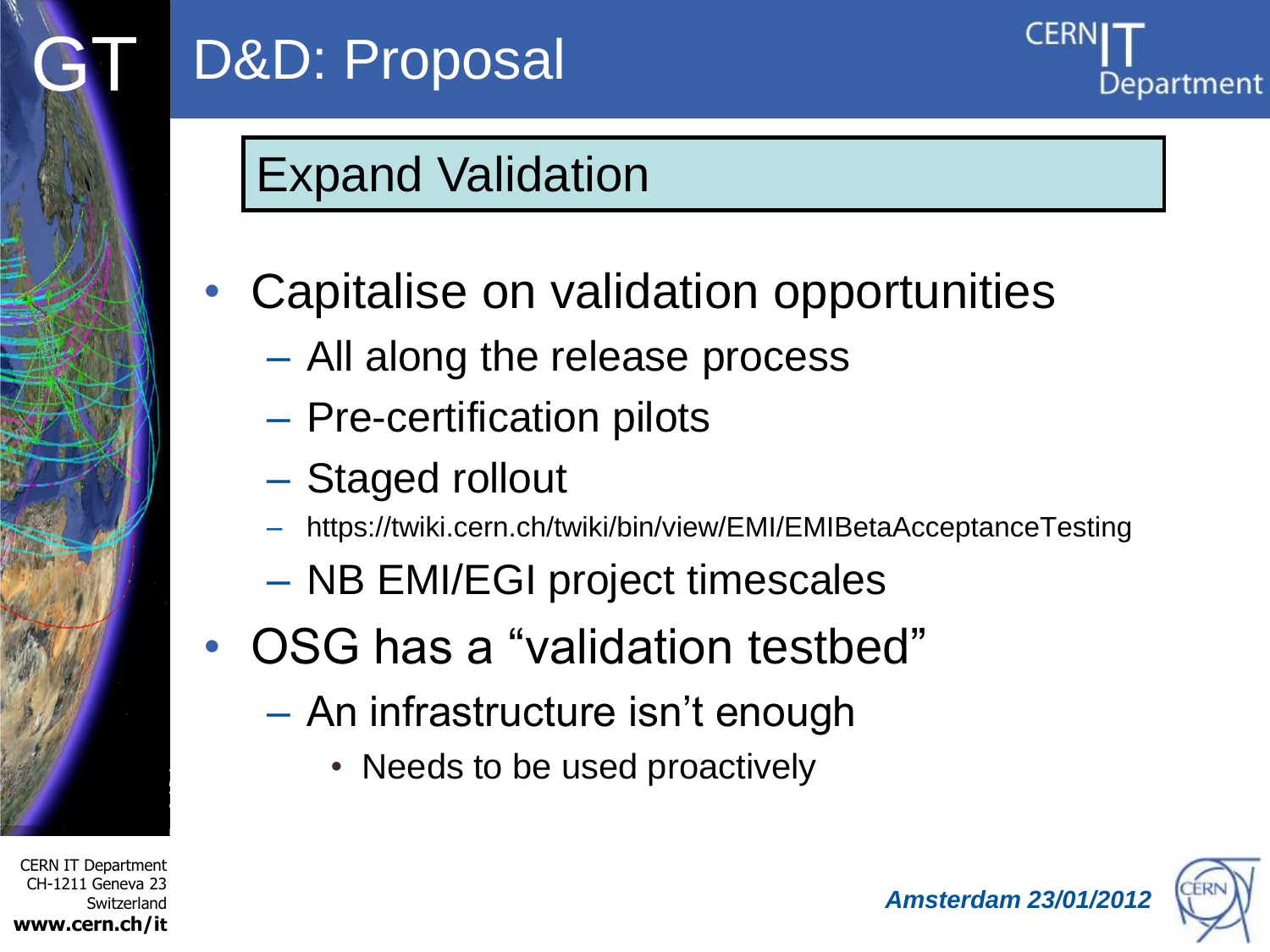

# D&D: Proposal



### Explore AA release and CVMFS

- Application area release
	- Currently in AFS
	- /afs/cern.ch/sw/lcg/external/Grid/
- Pursue cvmfs
	- Will experiments incorporate this stuff naturally?
	- Is an independent grid client release via cvmfs useful?

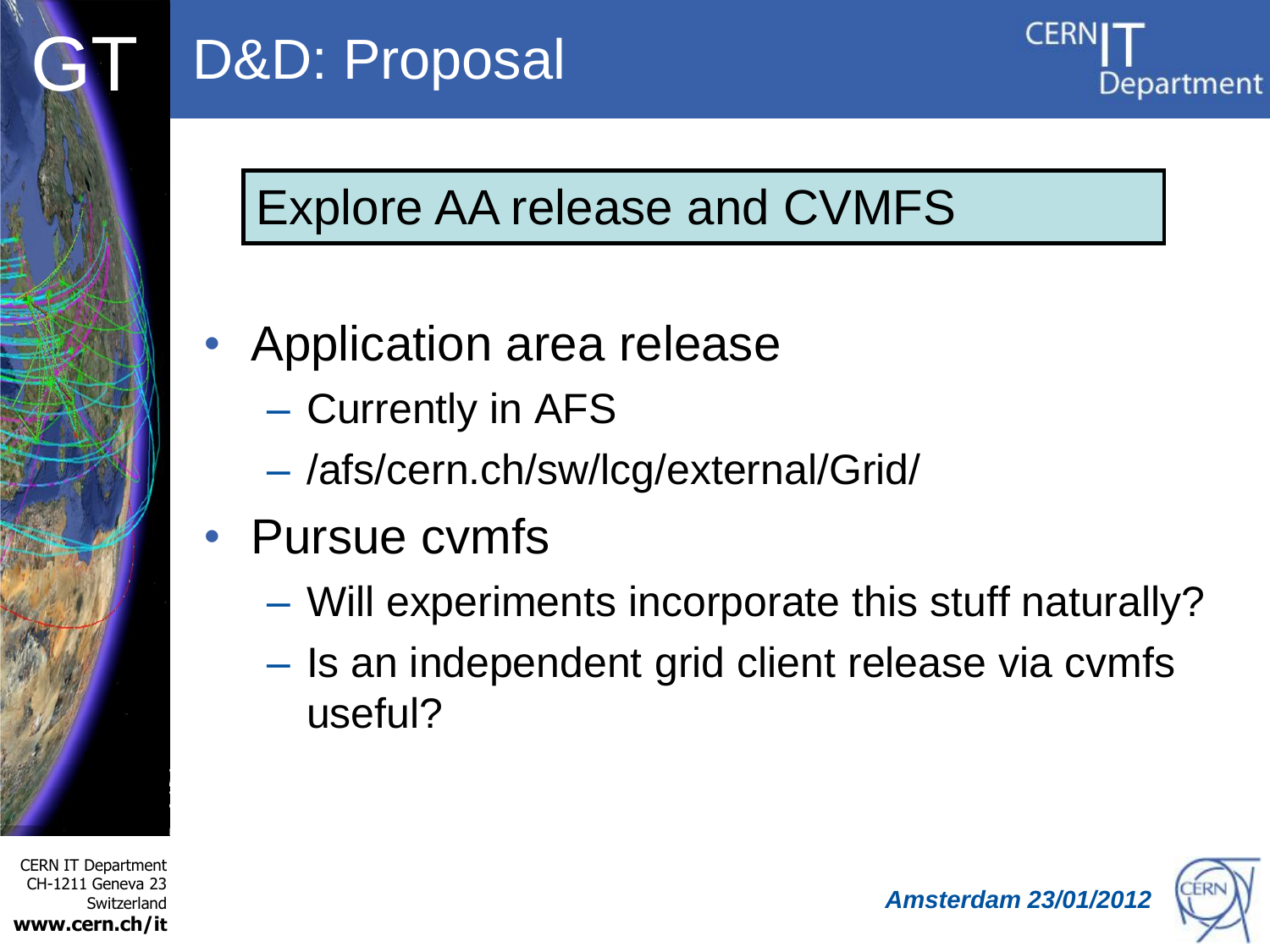## Configuration: Areas for improvement



#### **Impact Improvement**

- 5 Improved documentation
- 4 Improved packaging (reducing need for subsequent configuration actions)
- 4 Simplification of middleware configuration (config file consolidation, files in standard locations, graceful config rereads...)
- 3 Reinvest in yaim (cleanup, rollback...) What effort is available for this?
- 2 Improve quattor integration
- 2 Support puppet natively (ie templates supplied by middleware providers)

CERN IT Department CH-1211 Geneva 23 Switzerland **www.cern.ch/it**

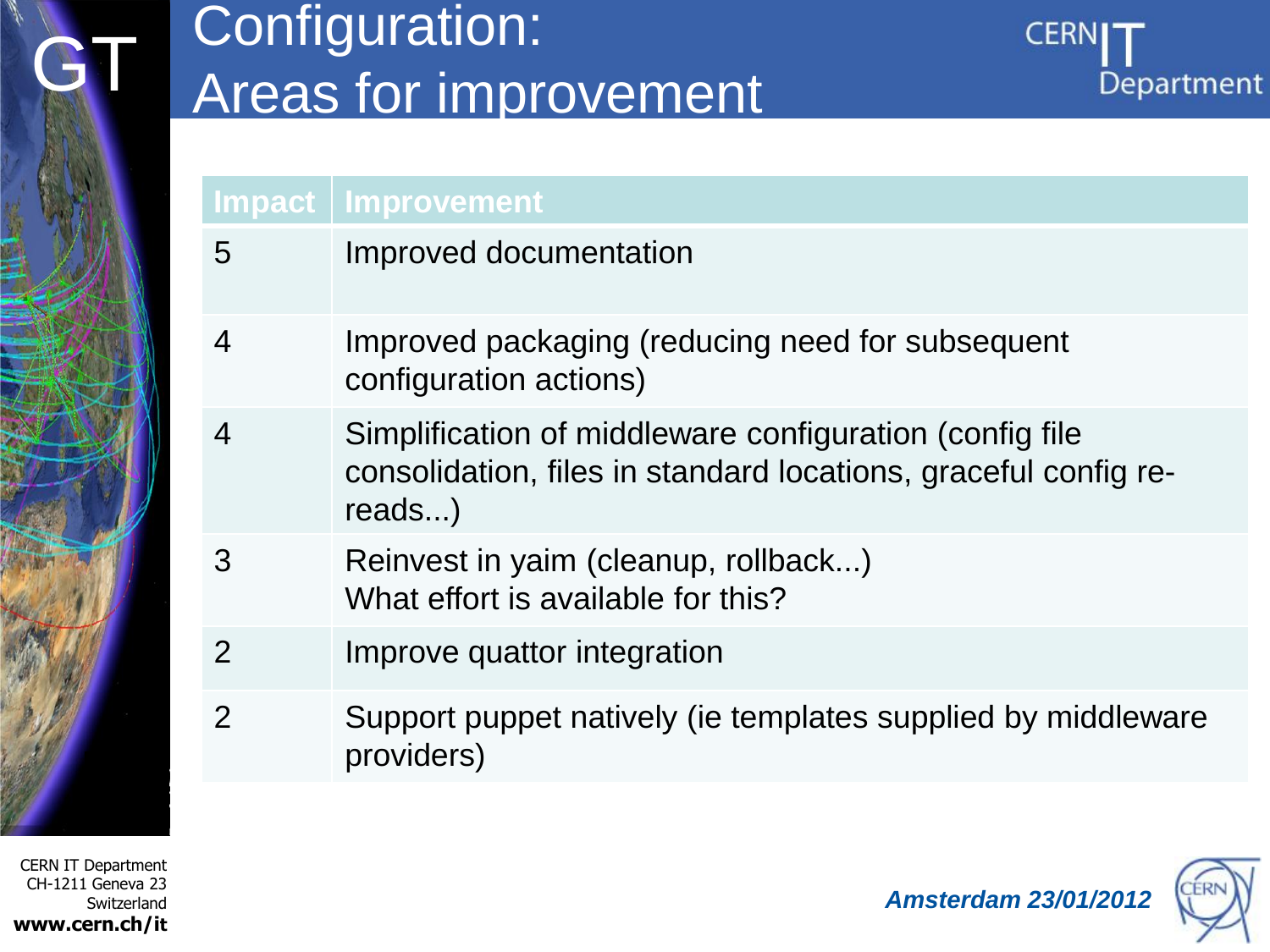

#### PTs concentrate on low level config

#### **Improvement**

Improved documentation

Improved packaging (reducing need for subsequent configuration actions)

Simplification of middleware configuration (config file consolidation, files in standard locations, graceful config rereads...)

- Who will own this?
	- Specific actions have to be identified
		- Generalities are not enough



*Amsterdam 23/01/2012*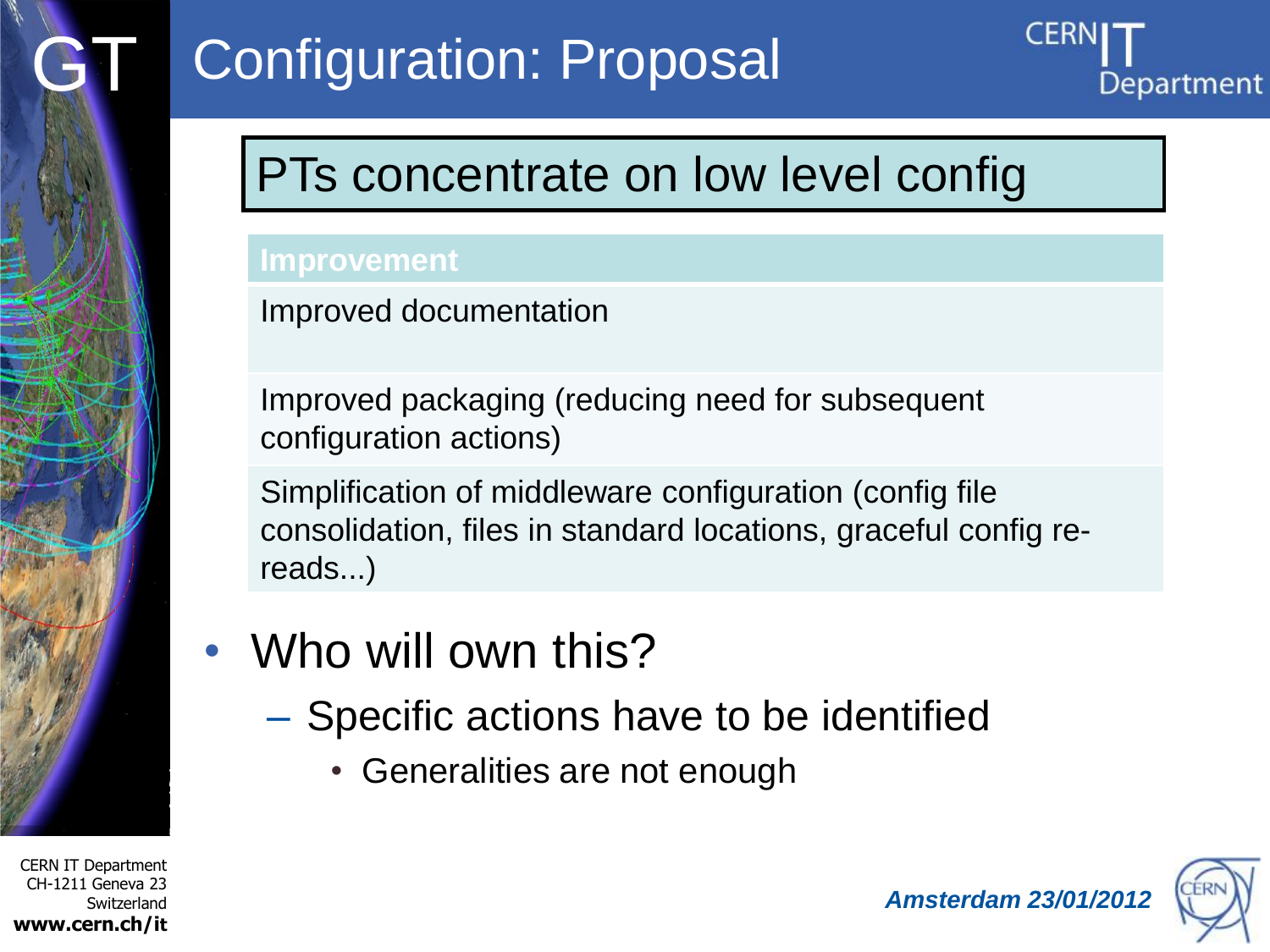### For config management: "Do Nothing"

- Don"t invest further in yaim unless a long term maintainer is found
	- Currently with INFN until end of EMI
	- SL6
	- Needs changes for EPEL adaption
	- Needs support for rollback
	- Needs to play better with fabric management
- If the PTs focus on native config, config management engines can look after themselves.
	- Better to be done by admins than devs



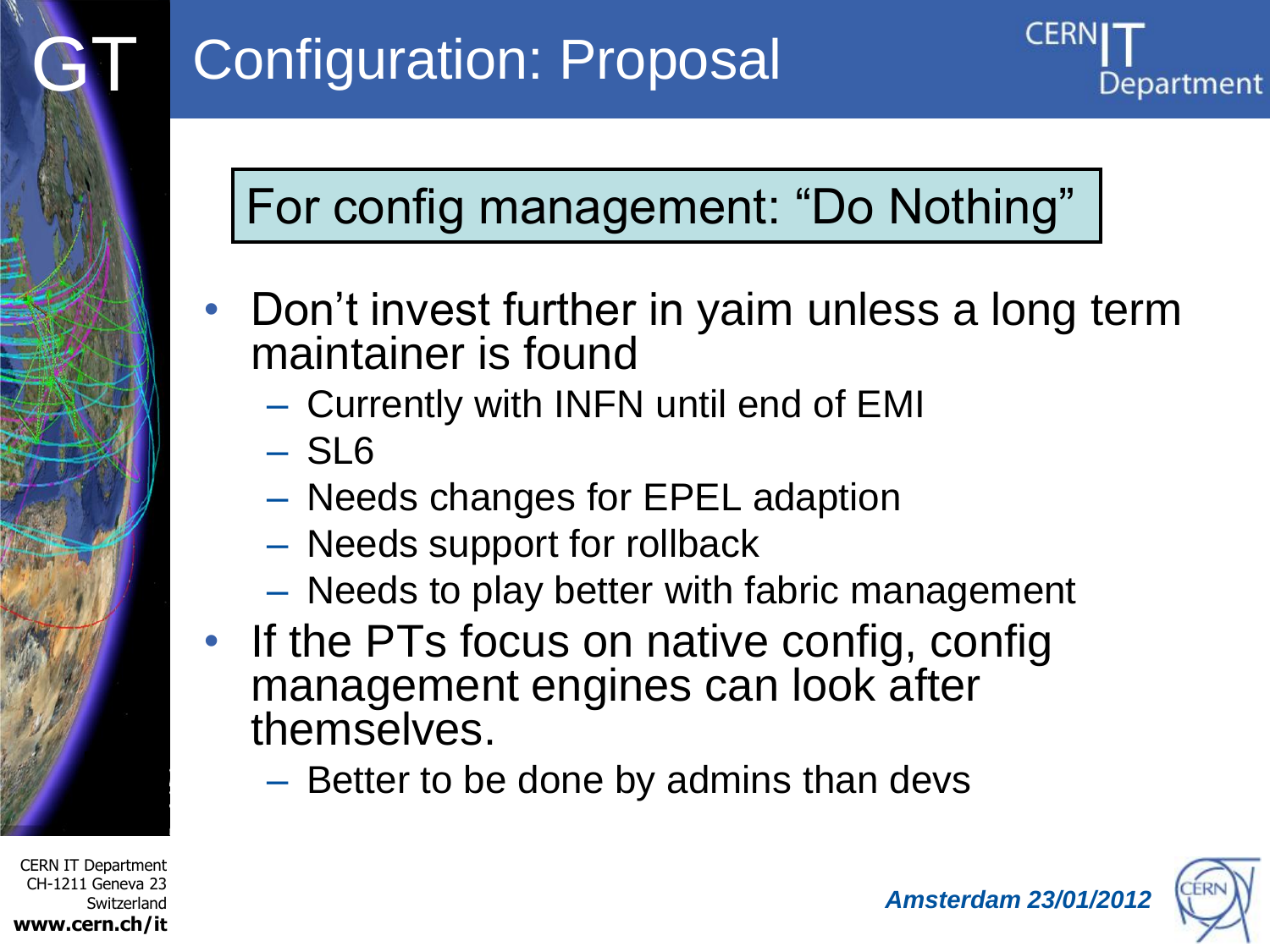

• Slides from previous talks, ignore

#### CERN IT Department CH-1211 Geneva 23 Switzerland **www.cern.ch/it**



**CERNI** 

Department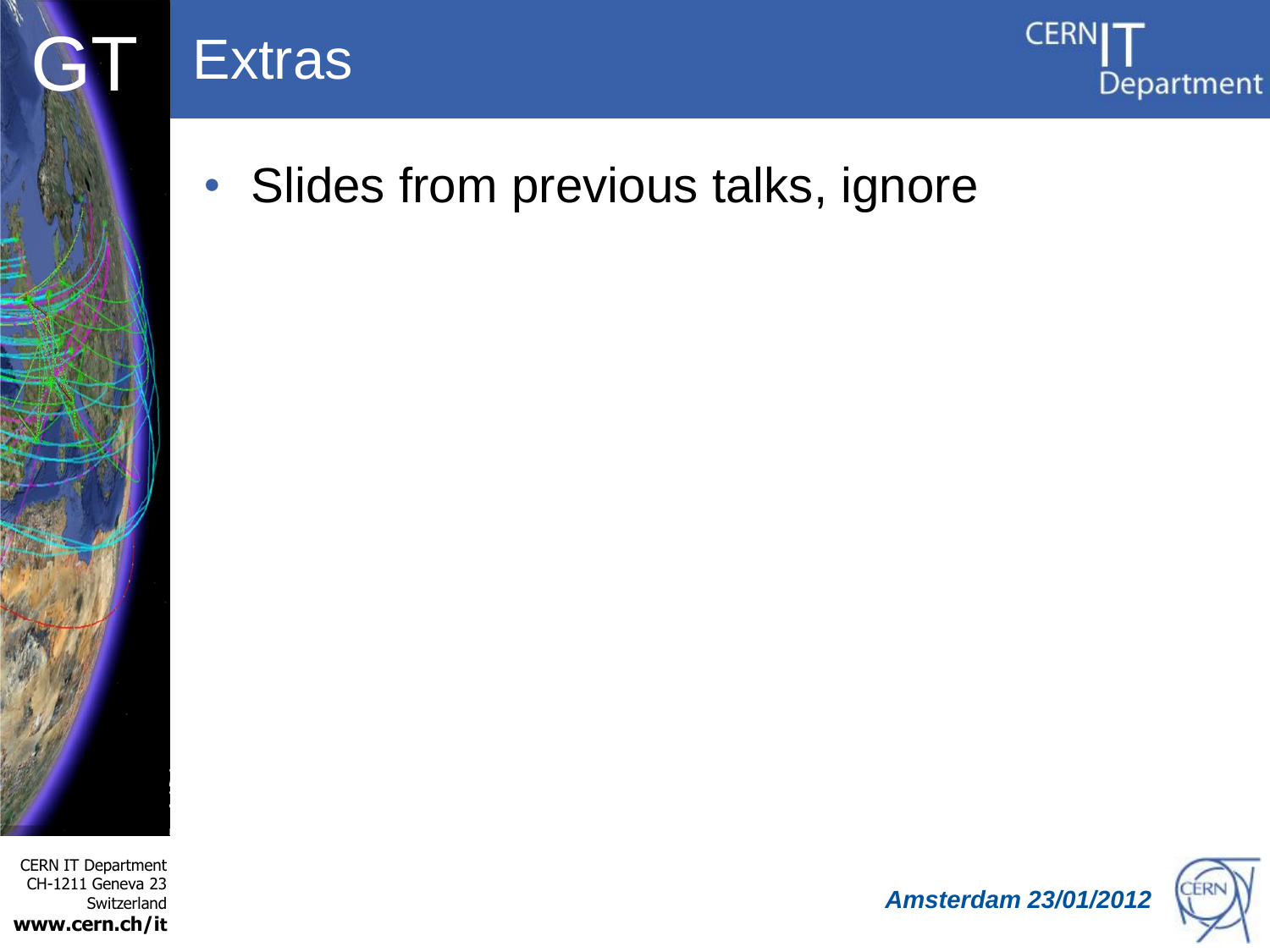# Configuration

Department

- A number of comments on the large investments sites make in configuration management
	- Middleware very diverse
- Simplification of the underlying configuration mechanisms
- Integration of middleware configuration with other systems (particularly quattor)
	- Mixed experiences
	- What"s the direction?
- Choice of tools for the future
	- Integration with fabric/system management
	- Support by providers
	- Yaim/puppet
	- Opinion here is split

CERN IT Department CH-1211 Geneva 23 **Switzerland www.cern.ch/it**

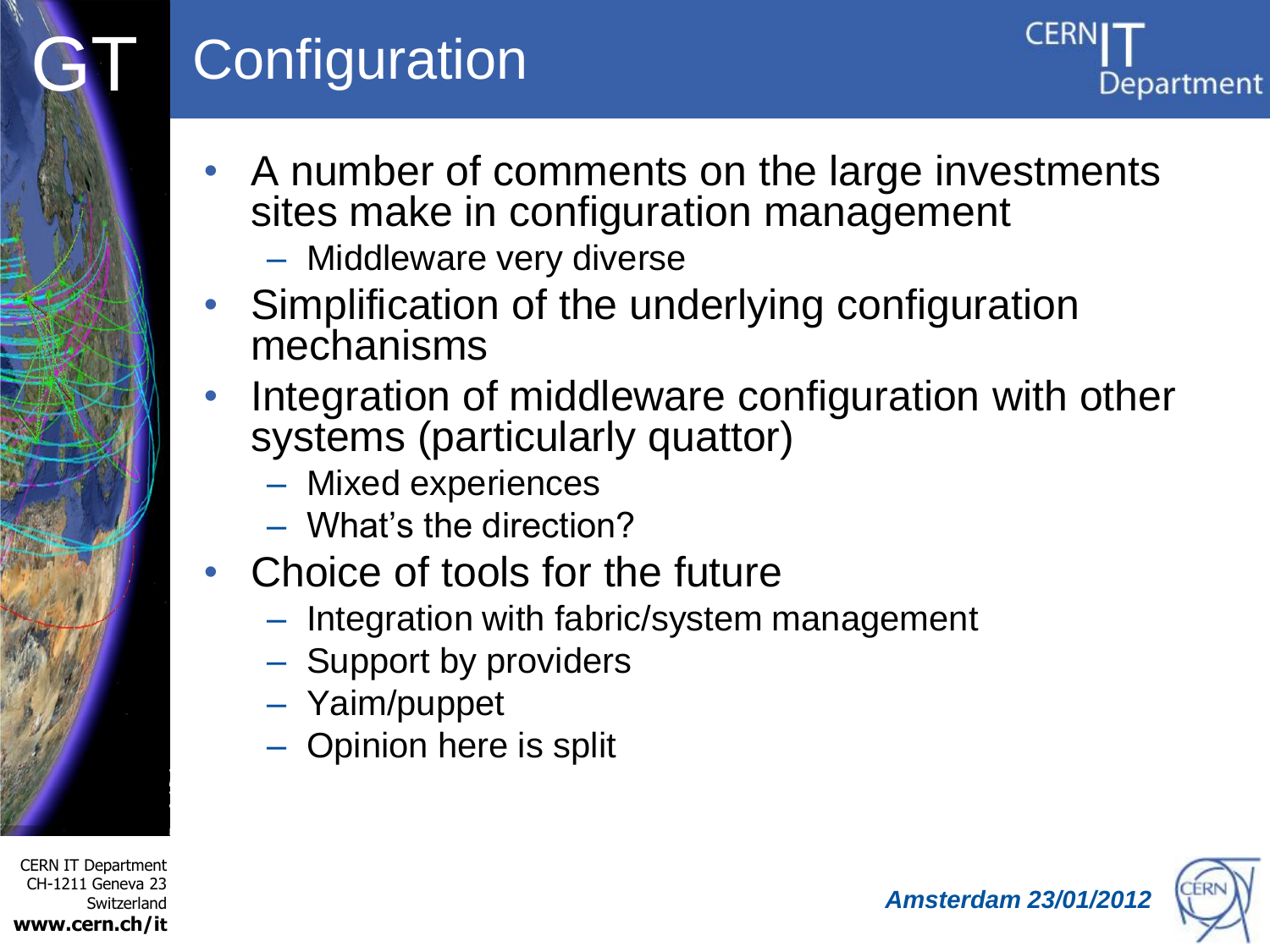

- How to better manage release validation
	- Atlas would like more opportunities for prerelease validation, pilots etc
	- CMS are concerned about the time they spend supporting middleware deployment at sites
	- EMI sees staged rollout as necessary and working
- How to ease deployment at a site
	- Comes down to packaging, repository and configuration issues
	- Updates are still seen as risky

CERN IT Department CH-1211 Geneva 23 Switzerland **www.cern.ch/it**